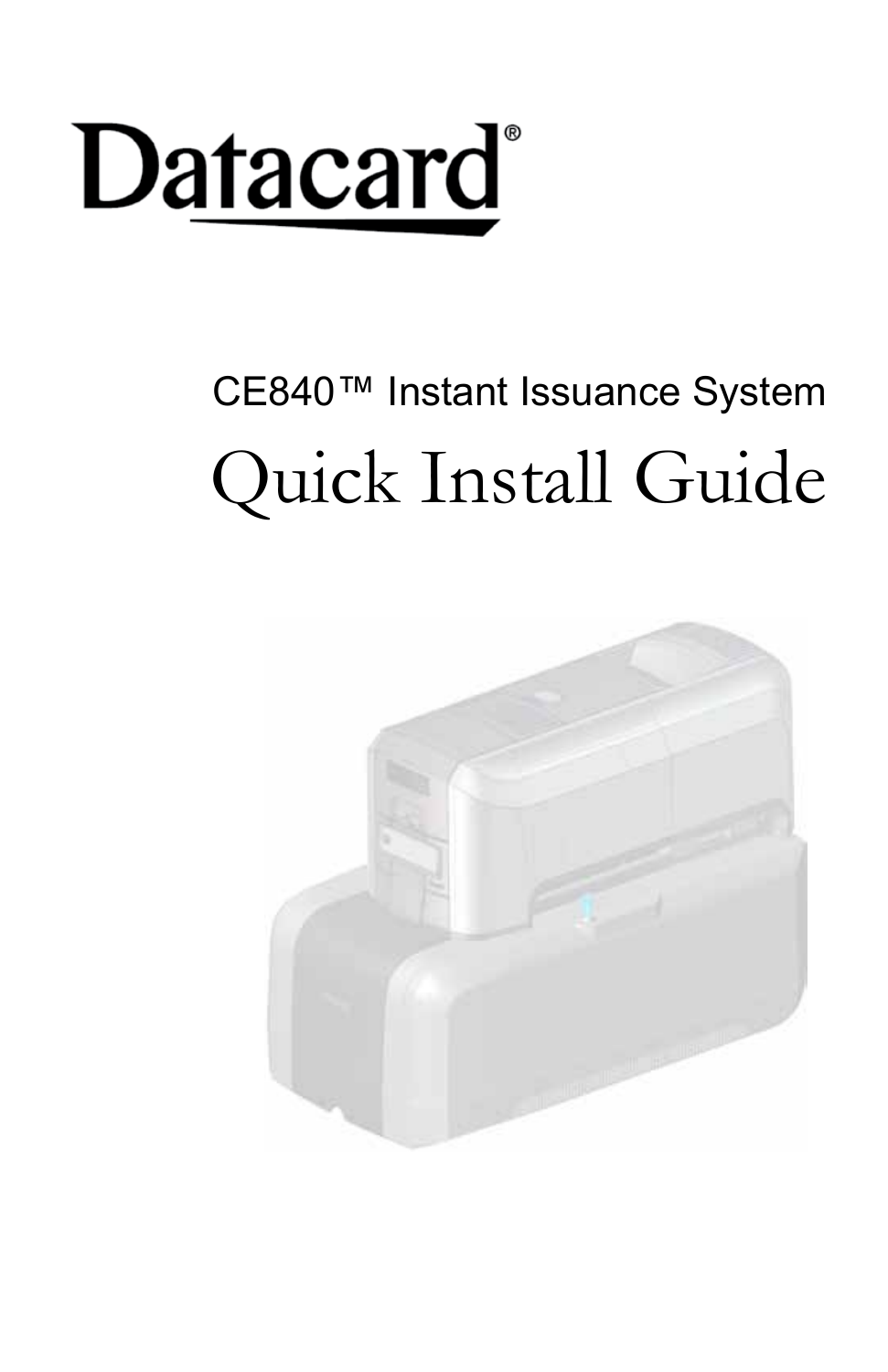Refer to the printer's *Installation and Administrator's Guide*  found on the *Owner's Library* CD for detailed installation instructions.

#### **1. Select a Location for the Printer**

- Install the printer in a location that is clean and well ventilated, free of vibration or shock.
- For venting and clearance, choose an area that is approximately 27 inches (686 mm) wide, 31 inches (788 mm) deep, and at least 27.4 inches (696 mm) high. Refer to the printer's *Installation and Administrator's Guid*e for complete site requirements.
- Do not install the printer in direct sunlight.
- Install the system in a secure location.
- Install the system in a location that has access to two AC outlets and a network port.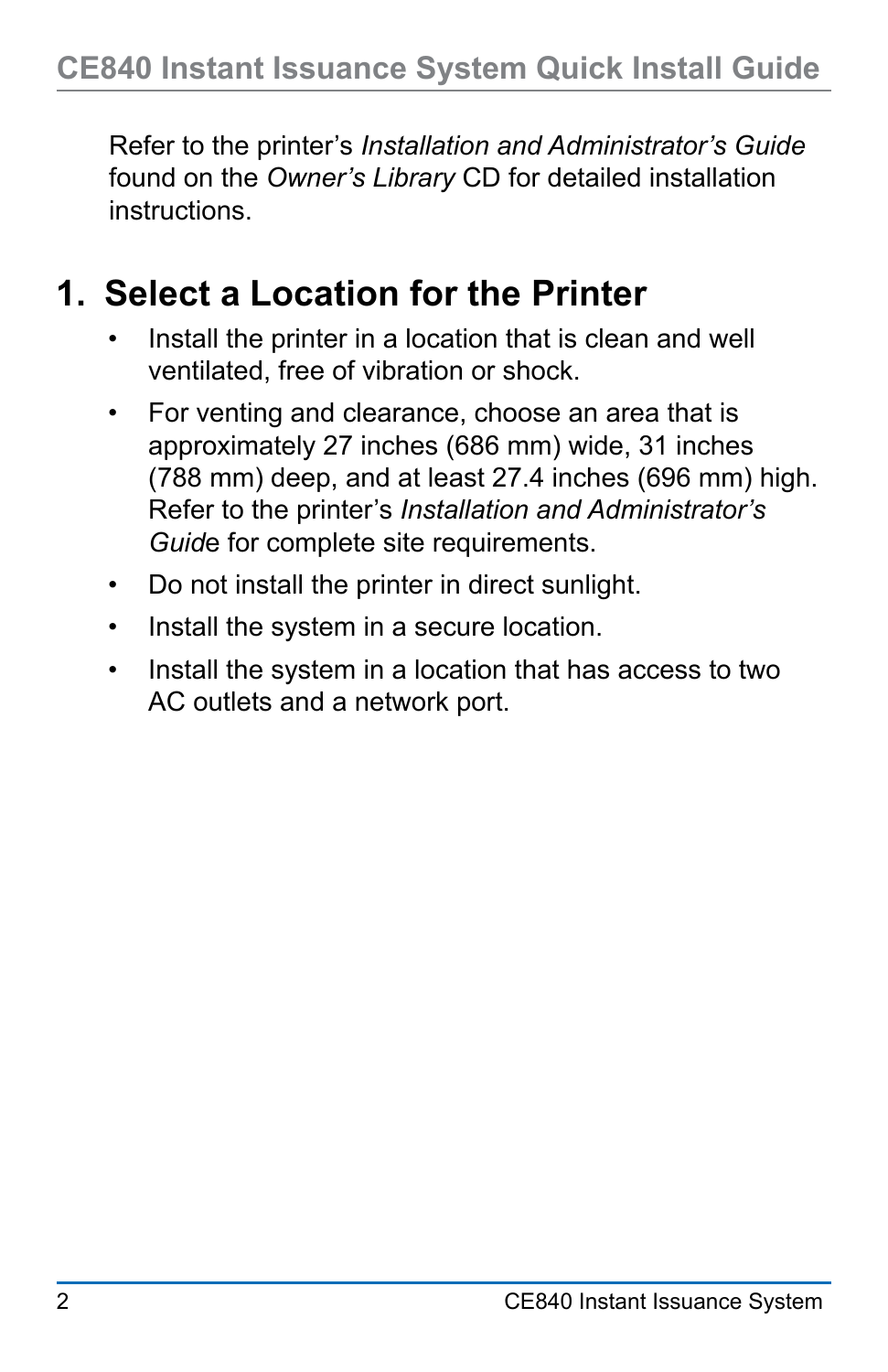#### **2. Unpack and Secure the System**

a. Remove the printer and the embosser from their shipping cartons.

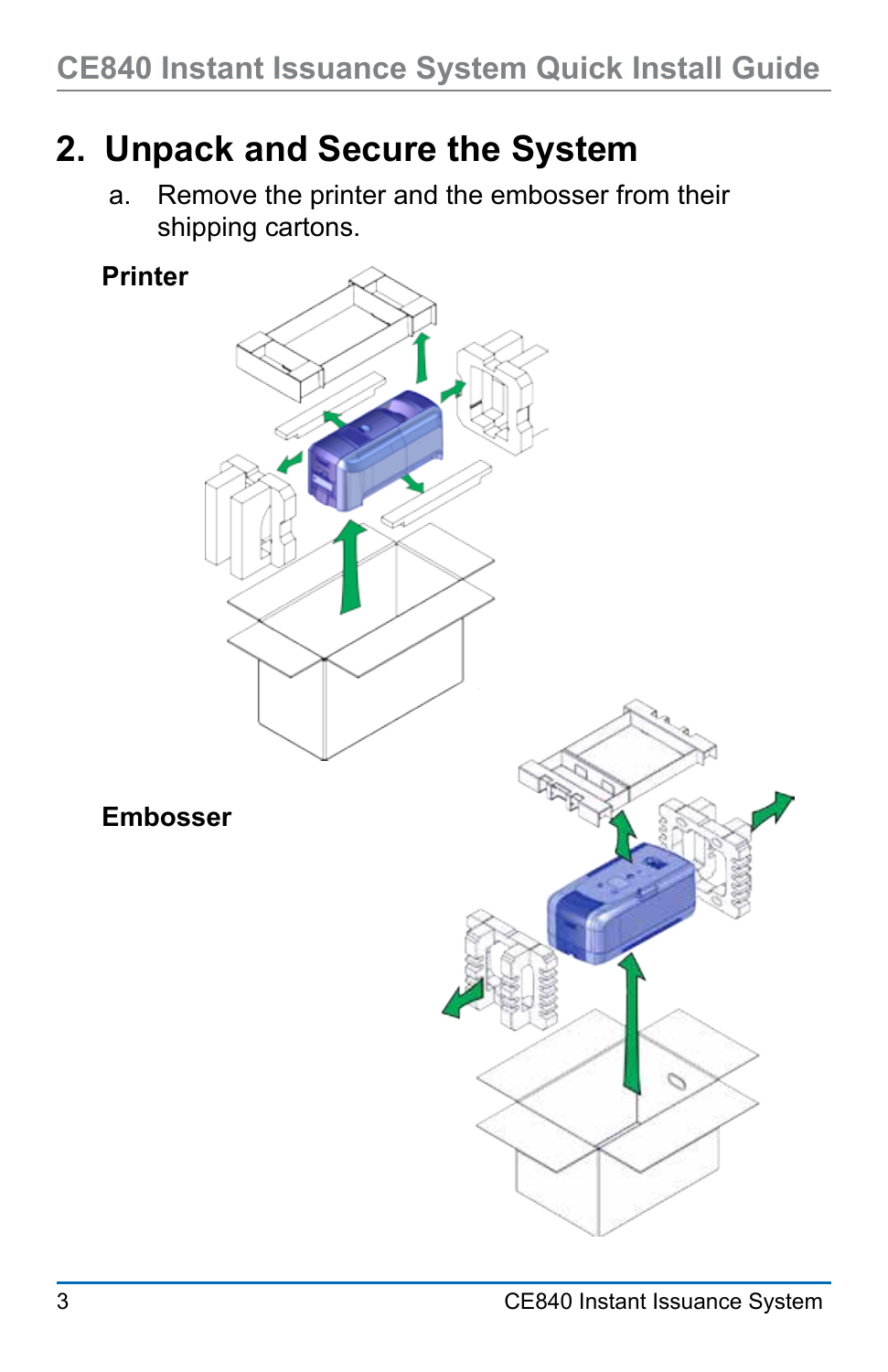b. Unlock the printer.



c. Unlock the embosser and remove the indent ribbon and topping foil cartridges.

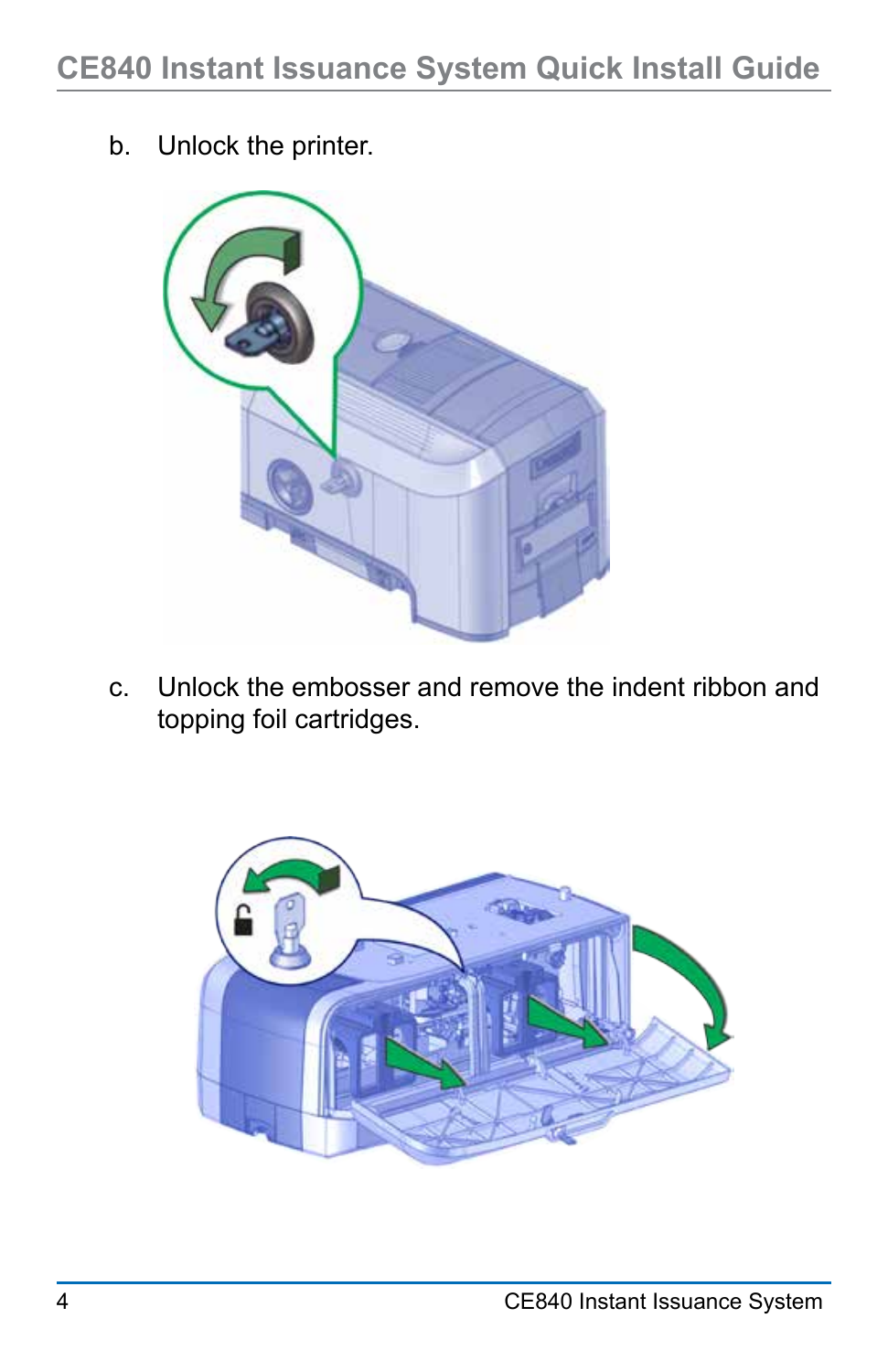#### **CE840 Instant Issuance System Quick Install Guide**

d. Remove the foam "T" and block inserts used to secure the embosser topping and transport mechanisms during shipping.

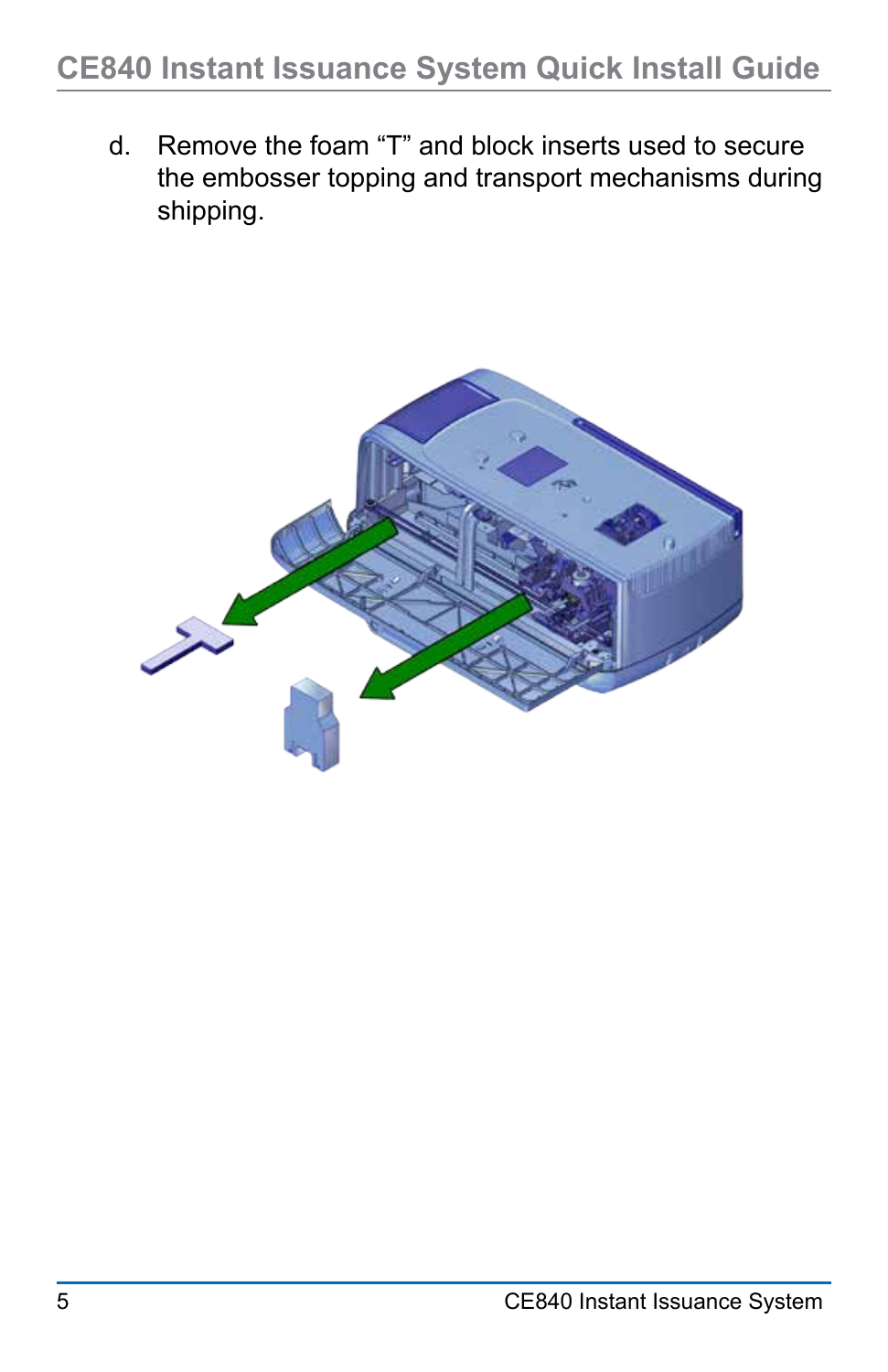#### **CE840 Instant Issuance System Quick Install Guide**

e. Secure the embosser to the work surface (if required). Refer to the printer's *Installation and Administrator's Guide* for detailed installation instructions and measurements.

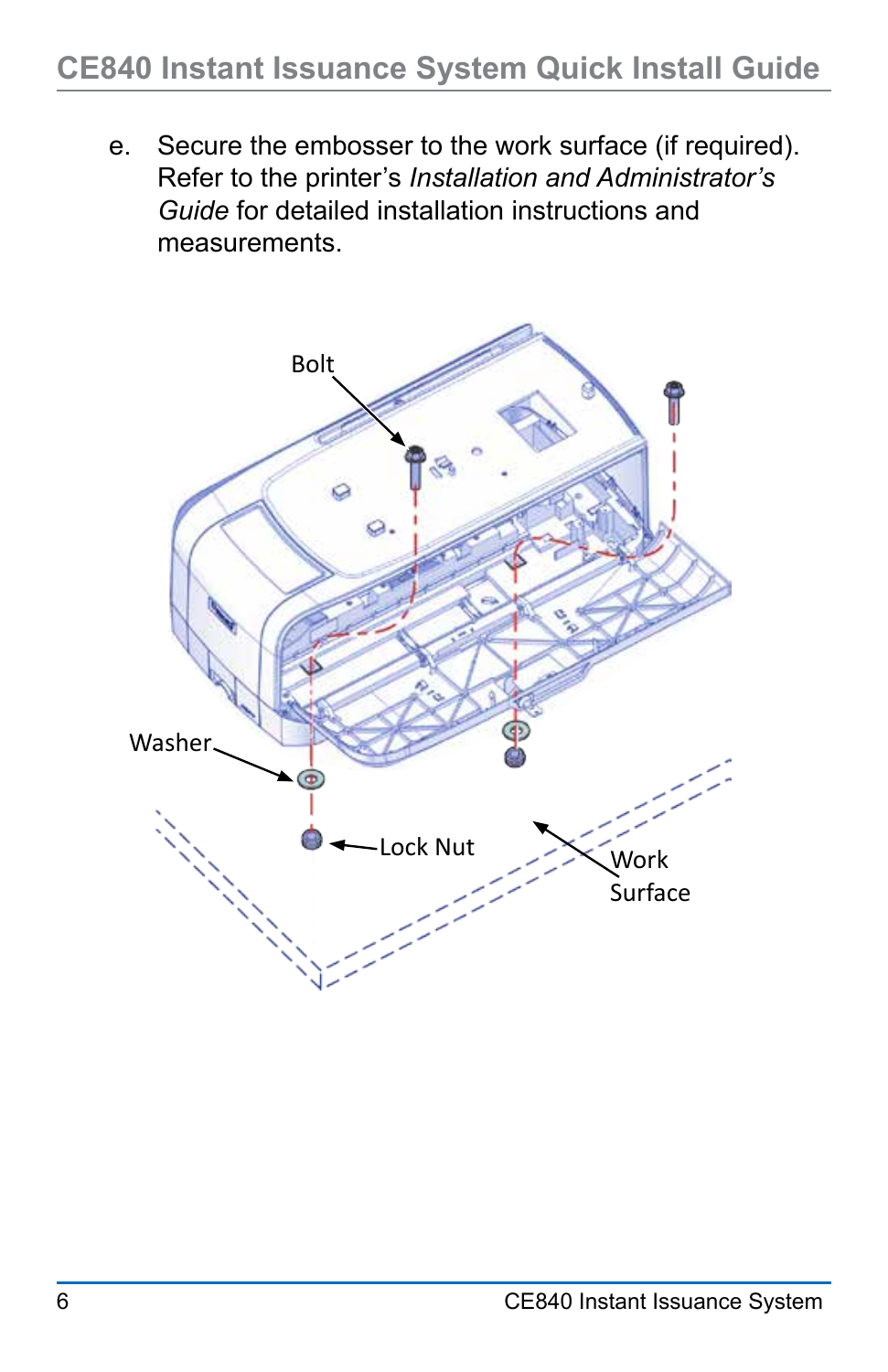#### **3. Assemble the Printer and Embosser**

- a. Locate the interconnect cable in the cable routing area of the embosser, and make sure that it remains accessible.
- b. Slide the printer locking lever inside the embosser to the left to move the mounting lock to the unlocked position.



- c. Lift the printer over the embosser and align the pins on the embosser with the holes on the underside of the printer.
- d. Press down carefully, but firmly, on the printer to position it.
- e. Push the printer locking lever to the right to lock the printer to the embosser. Make sure that the printer is locked securely to the embosser.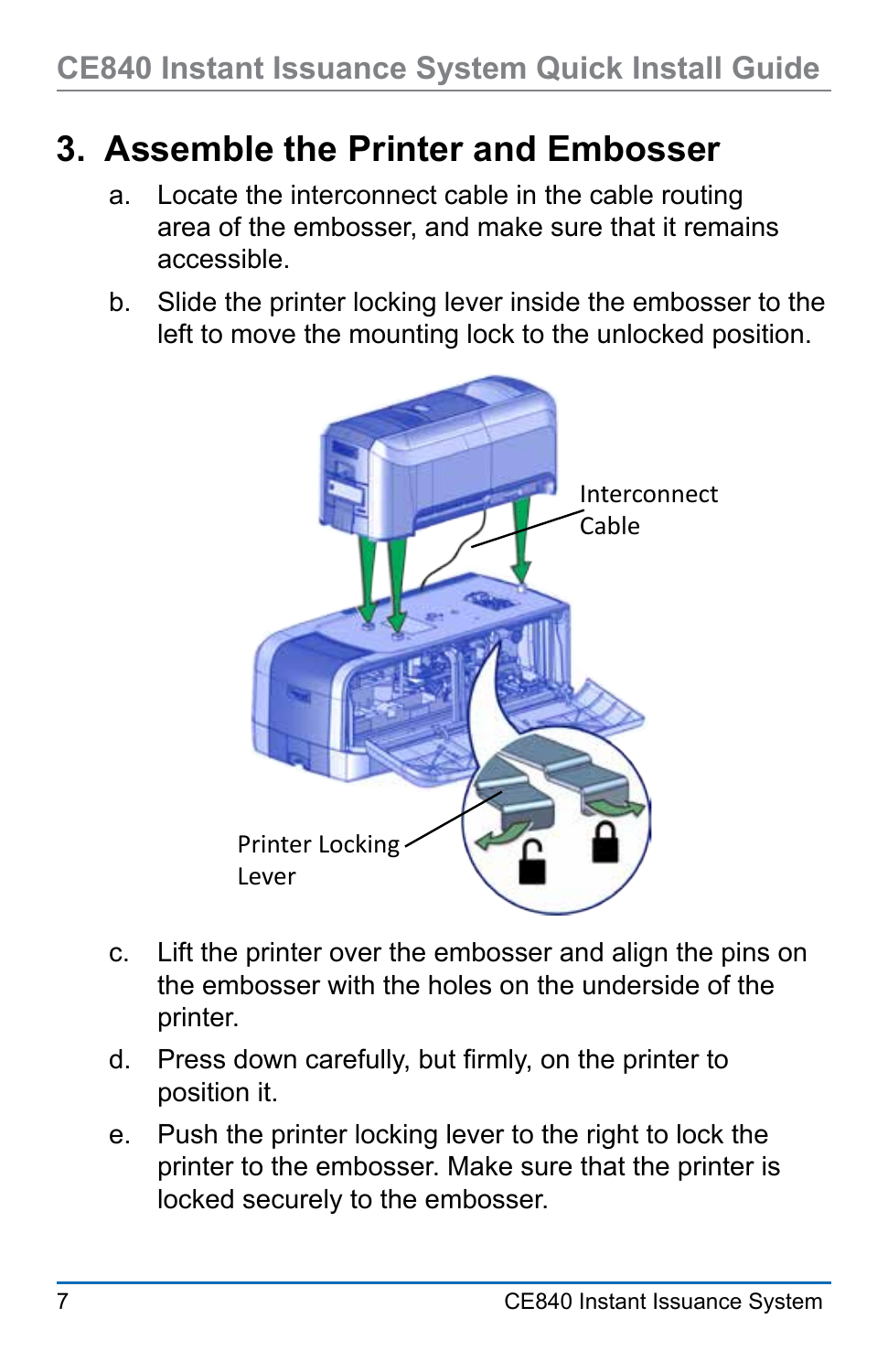f. Connect the interconnect cable from the embosser to the lower data port on the printer.



#### **4. Connect the Power Cords**

- a. Connect the printer power cord into the printer and into the power supply.
- b. Plug the power supply cord into the power outlet.

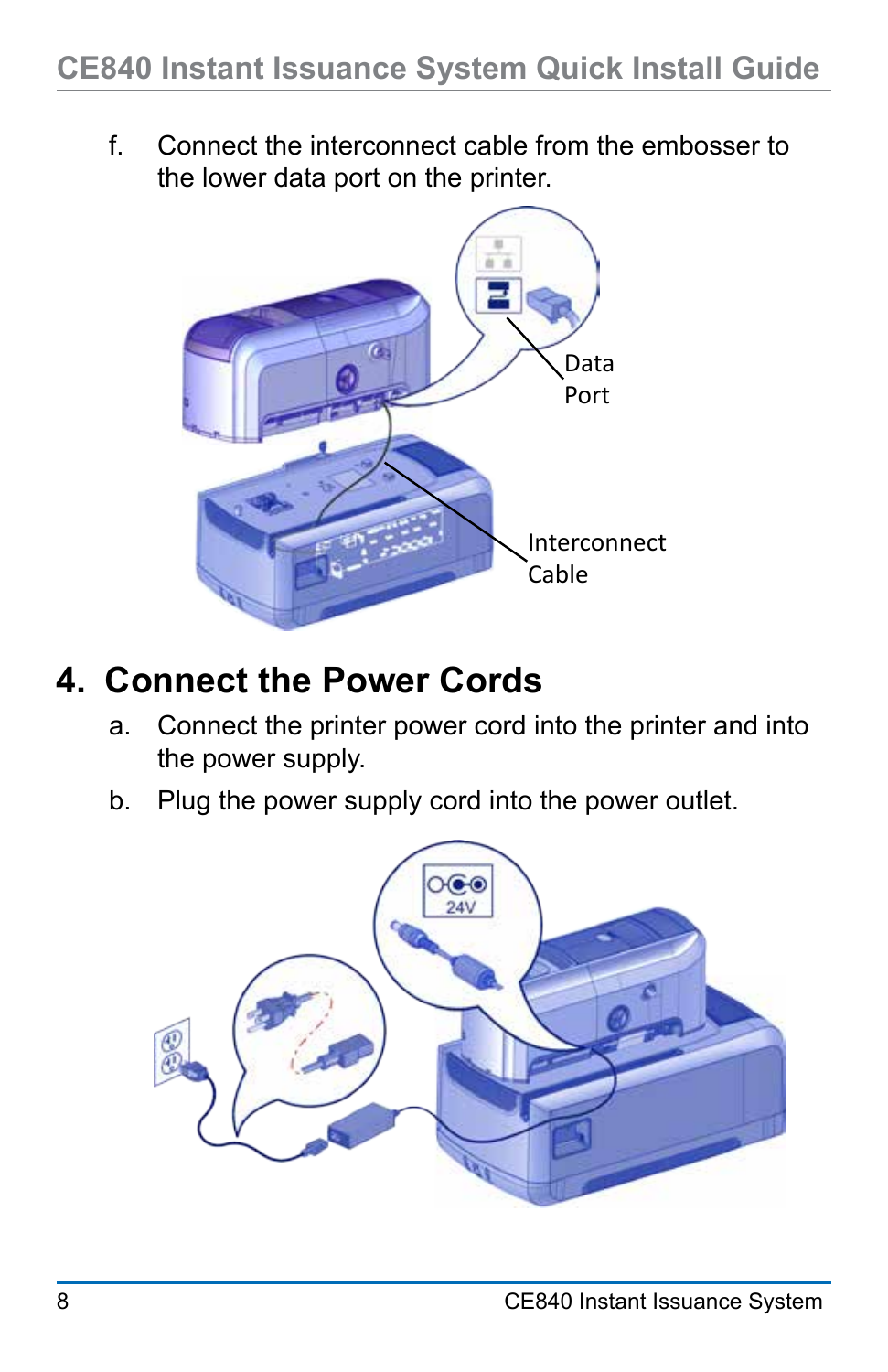- c. Connect the embosser power cord into the embosser and into the power supply.
- d. Plug the power supply cord into the power outlet.

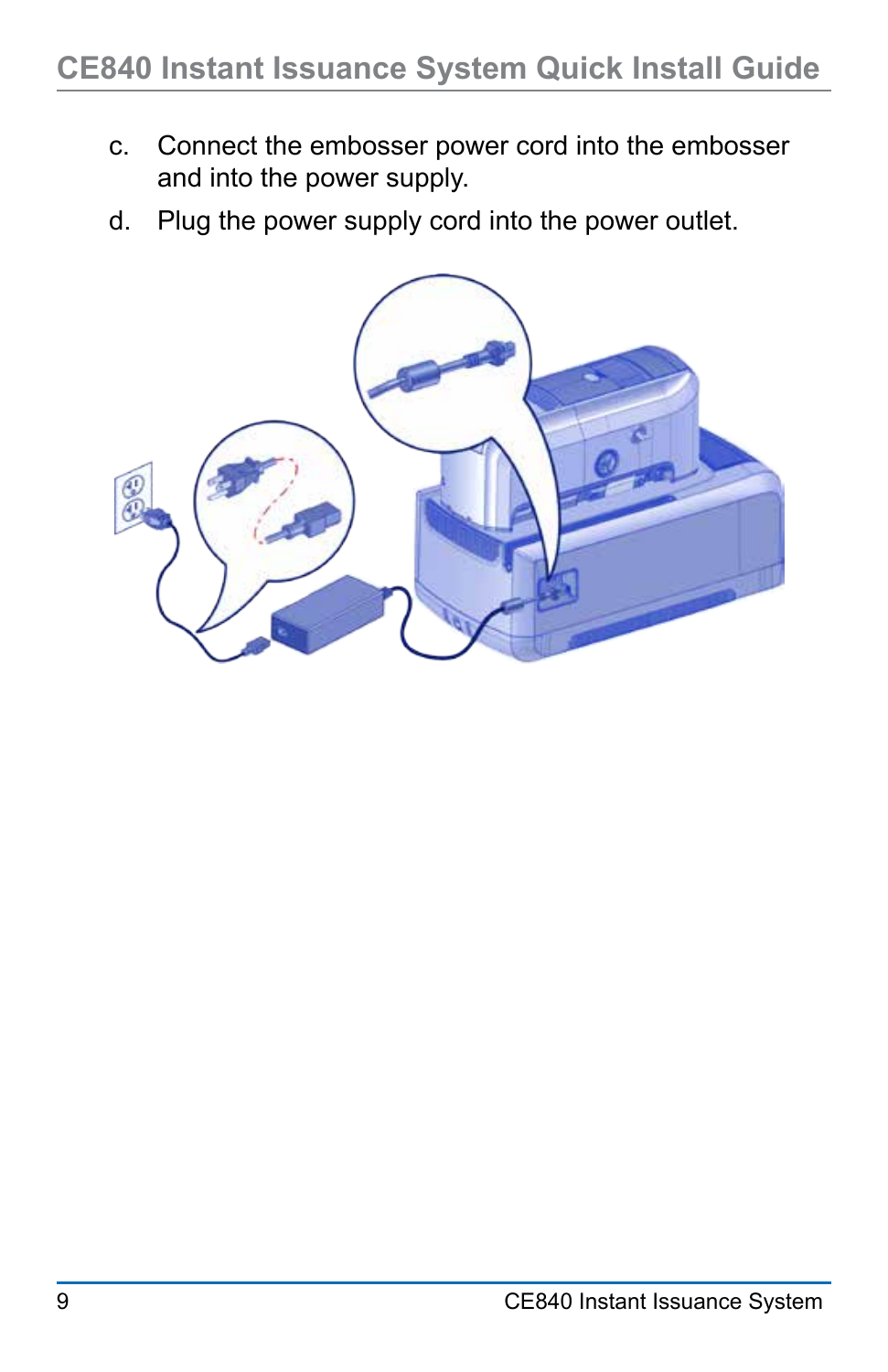# **5. Load Supplies**

Supplies are ordered separately.

a. Load the indent ribbon onto the cartridge.

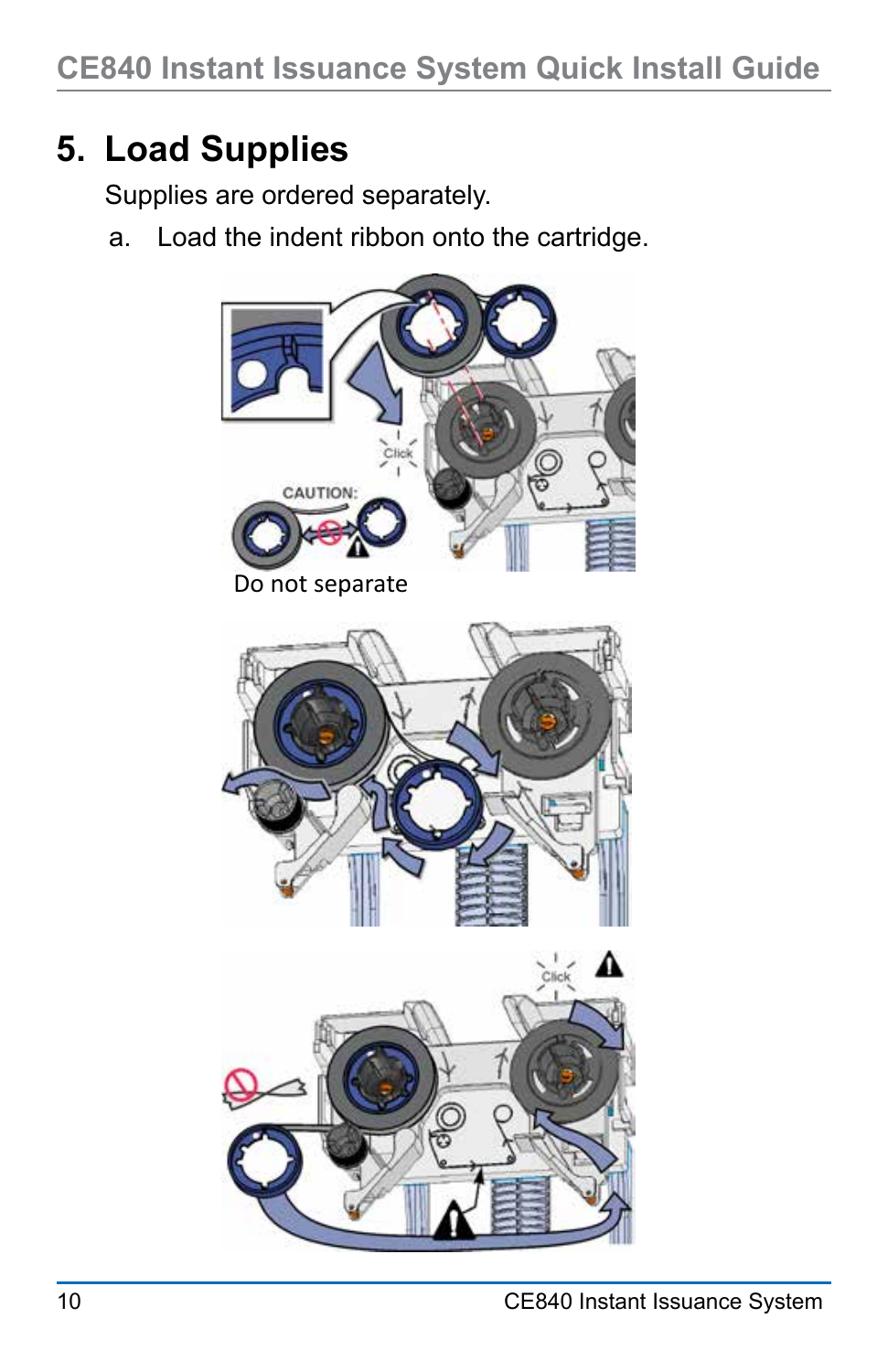b. Load the topping foil onto the cartridge.

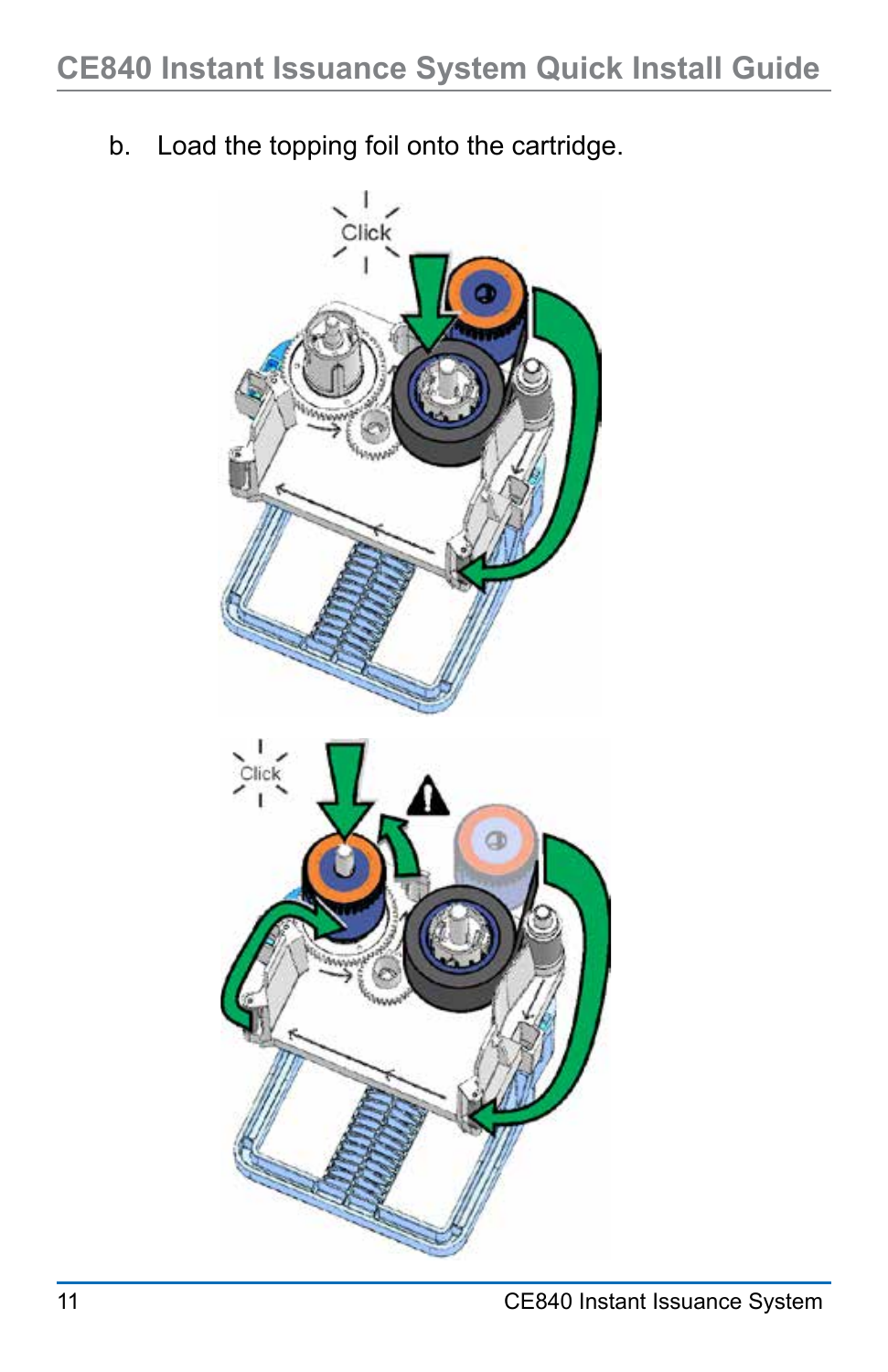c. Replace the cartridges in the embosser.



d. Remove the print ribbon cartridge.

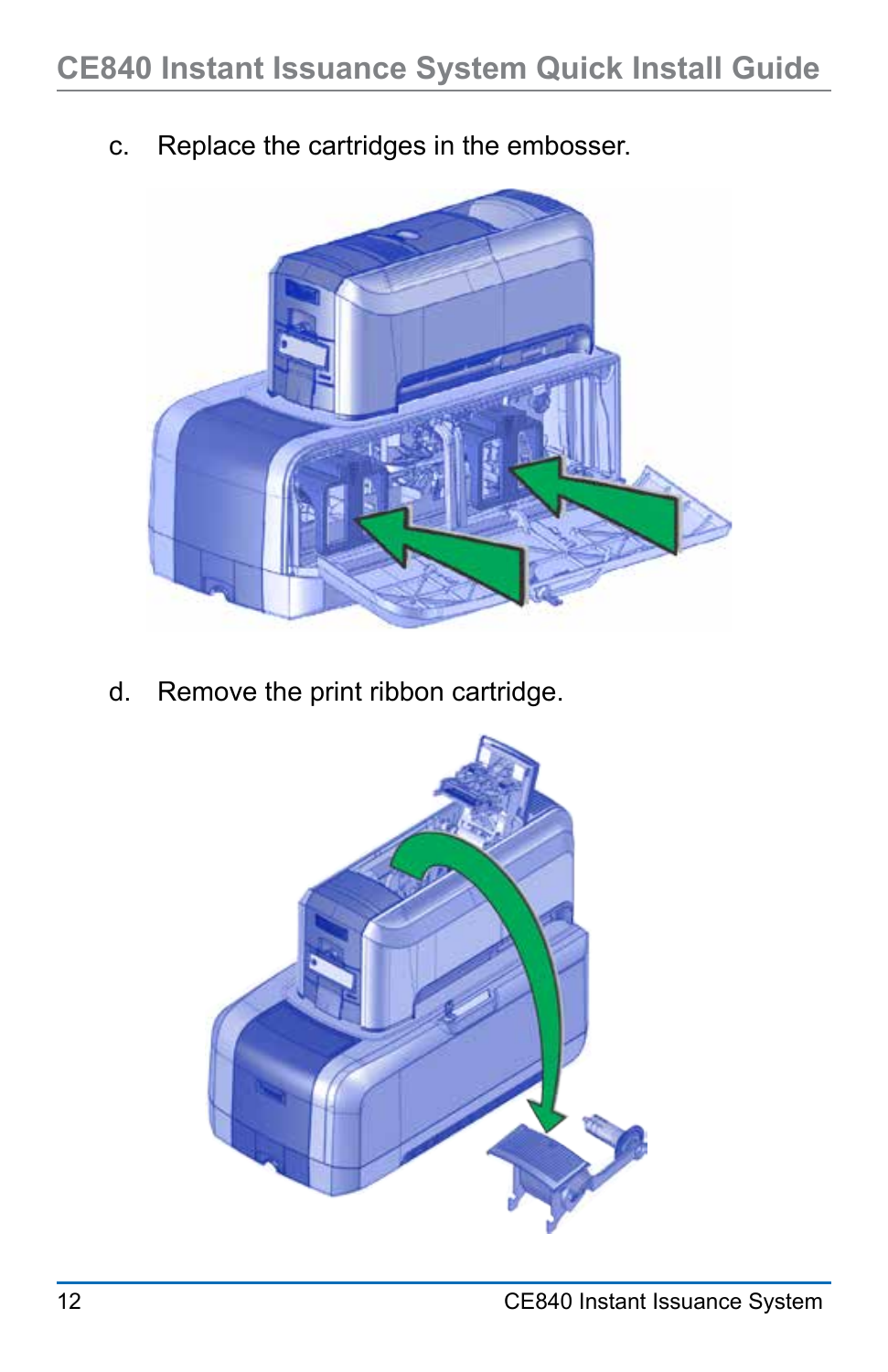e. Load the cleaning sleeve onto the cartridge.



f. If your printer is equipped with the optional printhead, load the print ribbon onto the cartridge.



g. Install the print ribbon cartridge in the printer.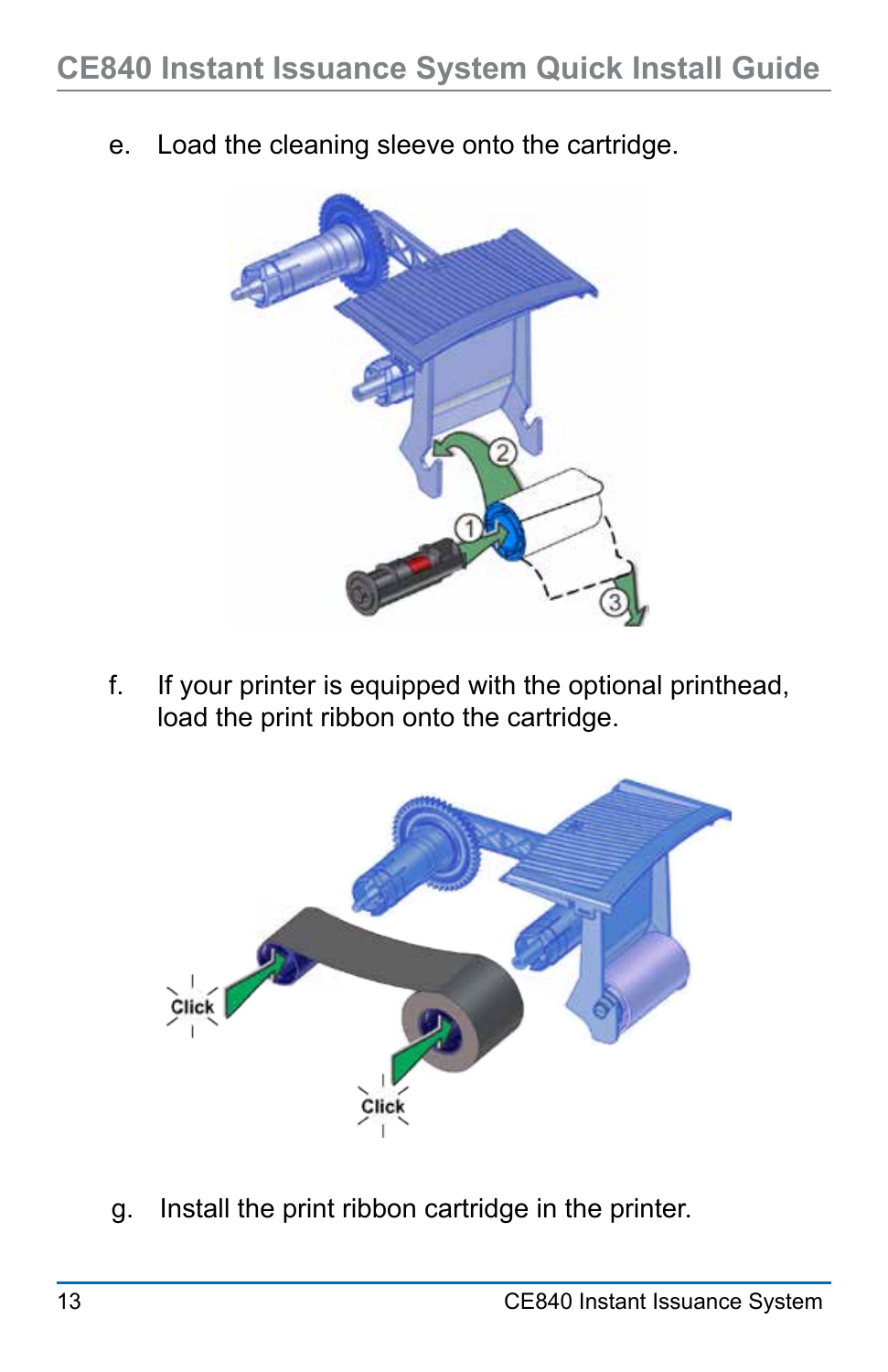h. Load the cards in the hopper. Refer to the diagram inside the input hopper for the correct orientation.



i. Close and lock all printer and embosser doors.

#### **6. Power On the System**

Press the power button on the front panel to power on the system.

• If the system requires activation, **Print job queue is deactivated** displays on the LCD panel. Continue with step 7.



• If activation is not required, **Ready** displays. Skip to step 8.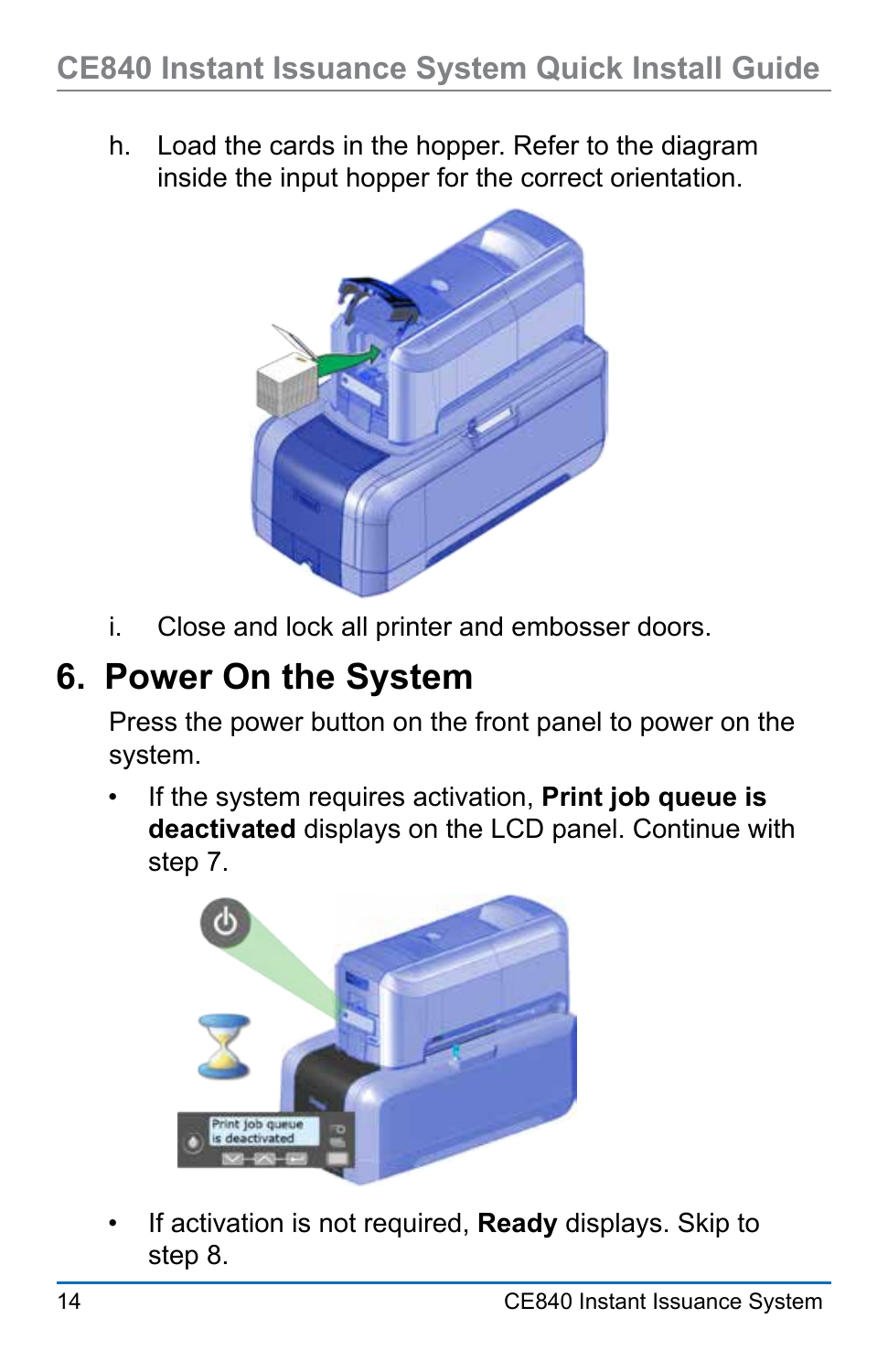### **7. Activate the System Through the Front Panel**

- a. Before you start the activation process, call Datacard Technical Support at 1-800-328-3996 to obtain the activation code.
- b. Have the printer and embosser serial numbers ready when you call. The printer serial number is located on the printer swingarm label and on the configuration label located on the outside of the shipping box. The embosser serial number is on the configuration label located inside of the embosser on the lower enclosure.

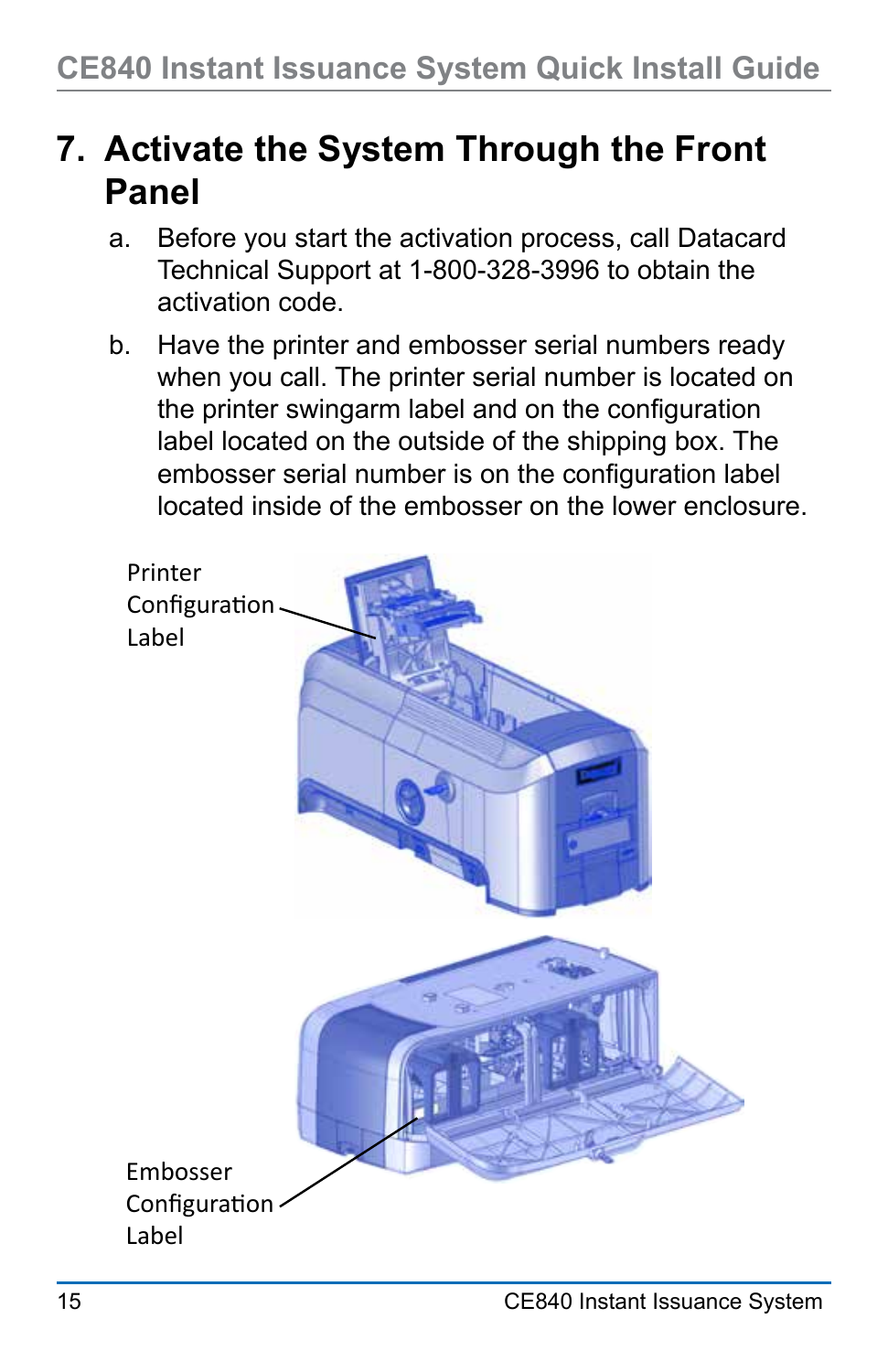c. Enter the activation code.



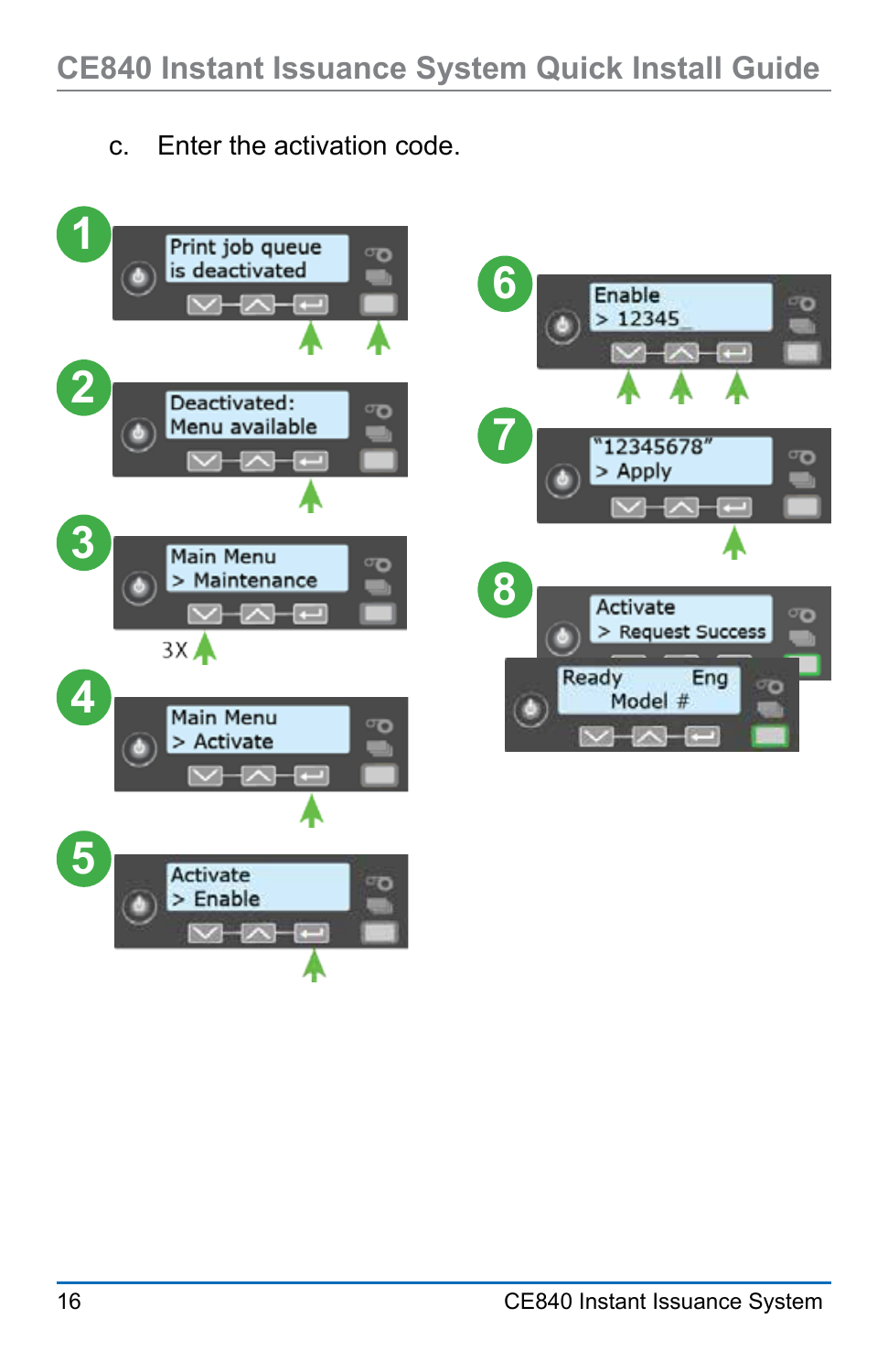#### **8. Connect the Network Data Cable**

The cable is ordered separately.



#### **9. Retrieve the Network IPv4 Address (for Printers Using DHCP)**

a. Using the front panel, find the printer IP address. You also can display the subnet mask and gateway address, if necessary.

You need the printer IP address information when you install the Card Printer Driver and to access Printer Manager from a browser window.

b. Write them down:

| IP address |  |
|------------|--|
|            |  |

Subnet mask **Exercise 2018** 

Gateway address



If your site plans to use IPv6 addressing, refer to the printer's *Installation and Administrator's Guide* for information about enabling IPv6.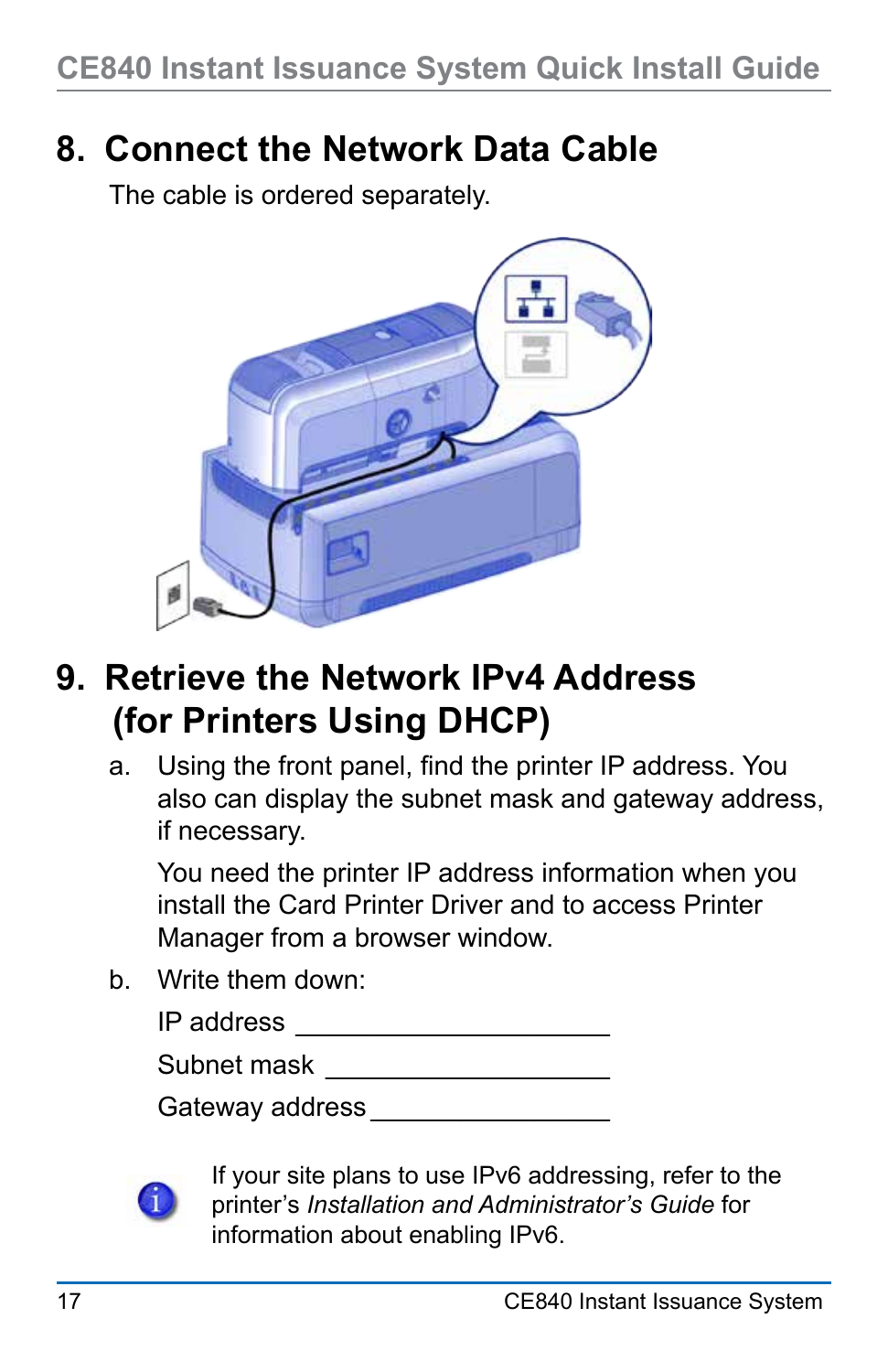#### **CE840 Instant Issuance System Quick Install Guide**

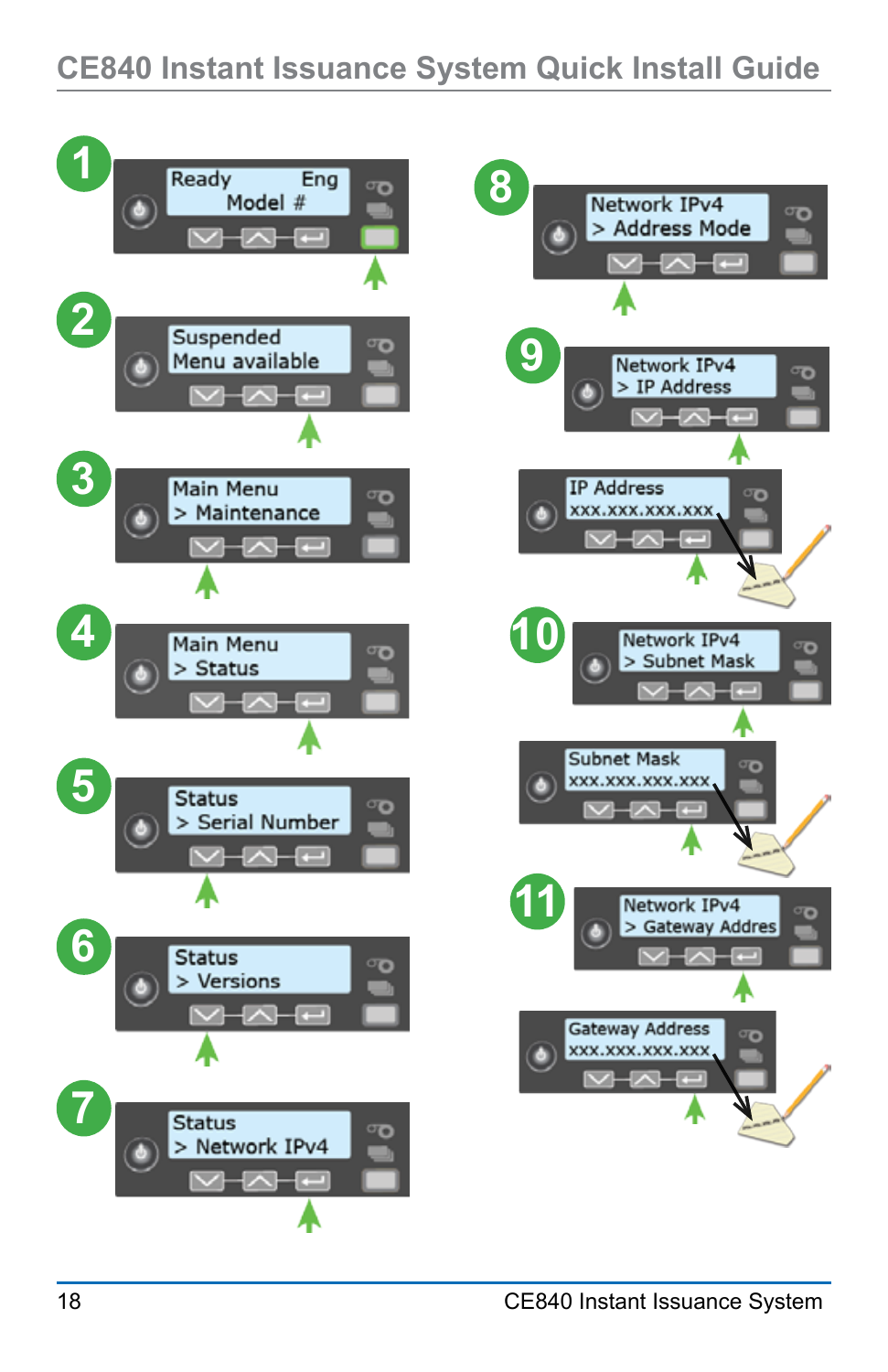

If your site requires the system to have a static IP address, refer to the printer's *Installation and Administrator's Guide* for information about how to enter the IP address.

# **10. Install the Card Printer Driver (Optional)**

If you plan to use the CE840 system with the XPS Card Printer Driver, refer to your printer's *Driver Guide* for installation and setup instructions. Make sure that the printer IP address is available.

### **11. Print a Test Card (Optional)**

- a. Using an Internet browser, enter https://*xxx.xxx.xxx.xxx,* where *xxx.xxx.xxx.xxx* is the printer IP address.
- b. Log on to Printer Manager as WebAdmin.

| Soloct Language:              | Please Log In:                     |                                           |  |
|-------------------------------|------------------------------------|-------------------------------------------|--|
| English<br>○ 日本語<br>O Deutsch | Username.                          | WebAdmin<br>v                             |  |
|                               |                                    | ONo password is needed for this username. |  |
| O Italiano                    | <b>THE REAL PROPERTY</b><br>Log In |                                           |  |
| C Polski<br>C Español         |                                    |                                           |  |
| O Português                   |                                    |                                           |  |
| ○ 한글<br>○ 简体字                 |                                    |                                           |  |
| ○ 繁體字                         |                                    |                                           |  |
| العربية: 0                    |                                    |                                           |  |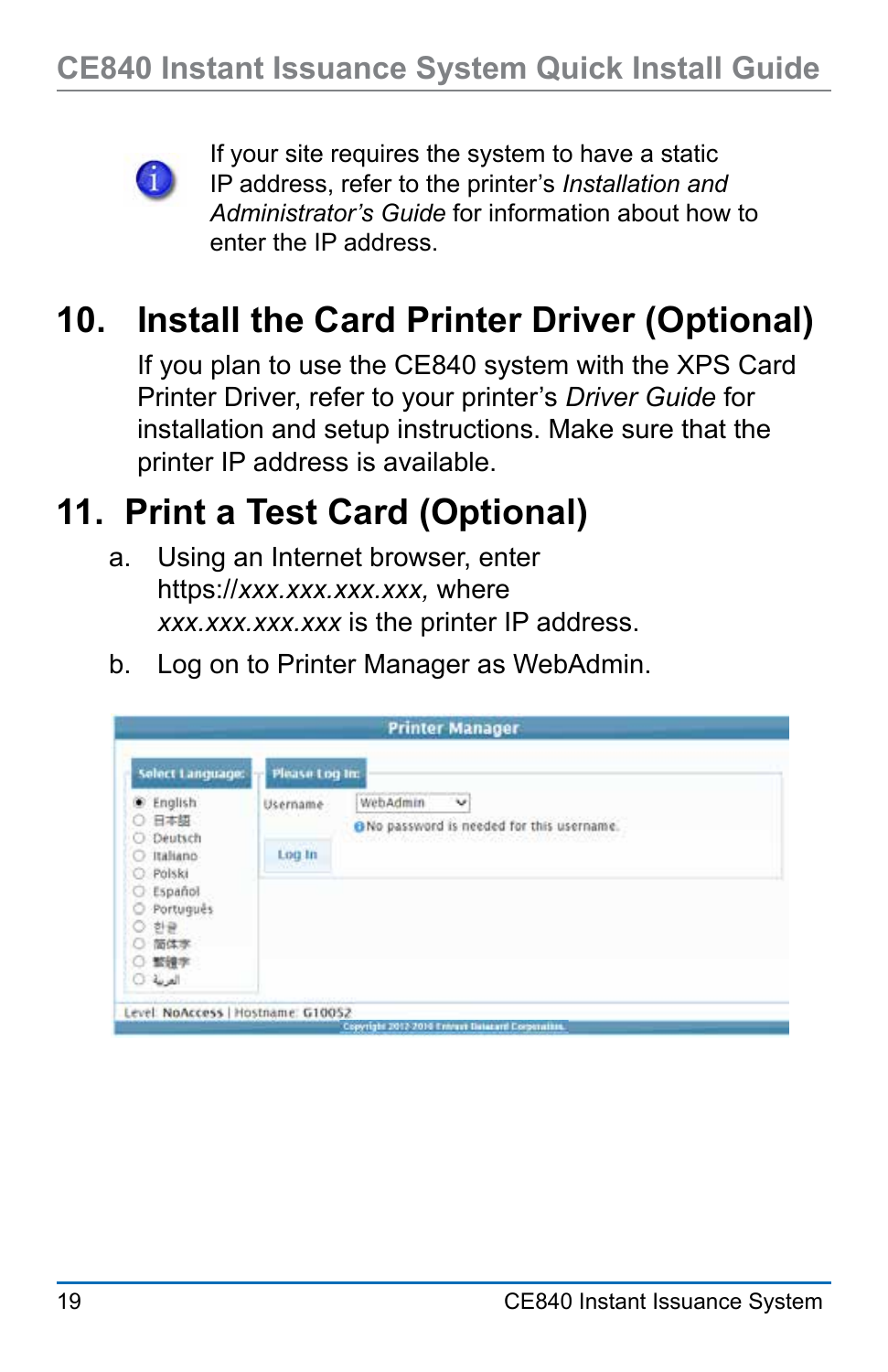c. Select **TroubleShooting >Test Card**.

|                                                |             |                                                   | <b>Printer Manager</b>                            |    |
|------------------------------------------------|-------------|---------------------------------------------------|---------------------------------------------------|----|
| <b>Printer Setting</b><br>Status $\rightarrow$ |             | TroubleShooting $\blacktriangledown$              | Personalization Tools v                           | Fr |
| User successfully logged in.                   |             | <b>Test Card</b>                                  |                                                   |    |
|                                                |             | <b>Activity Log</b>                               |                                                   |    |
| <b>Welcome</b>                                 |             | <b>Reset Log</b>                                  |                                                   |    |
| 1) Web Status                                  | Enabled     | <b>Print Request Log</b><br><b>Reset Counters</b> |                                                   |    |
| 2) Soap Interface                              | <b>DPCL</b> | <b>Printer Reset</b>                              |                                                   |    |
| Level: AdminAccess   Hostname: G10052          |             |                                                   |                                                   |    |
|                                                |             |                                                   | Copyright 2012-2016 Entrust Datacard Corporation. |    |

d. Select the **Emboss** test card option and the test card to run. Each test card tests the position and quality of embossed and indented characters. Refer to the printer's *Installation and Administrator's Guide* for a description of the test cards.

**Note:** If your printer does not have a printhead installed, do not select the **Color** check box.

| <b>Printer Manager</b>                 |                                                      |                          |                      |
|----------------------------------------|------------------------------------------------------|--------------------------|----------------------|
| <b>Printer Setting - 1</b><br>Status - | TroubleShooting - Personalization Tools - Embosser - | Malitianance - Log Out - |                      |
| Test Card                              |                                                      |                          |                      |
| <b>Test Card Print Options</b>         |                                                      |                          | $\lambda$            |
| Description                            | Card Front (Page 1)                                  | Card Back (Page 2)       |                      |
| Input Hopper Number                    | x<br>$\mathcal{A}$                                   |                          |                      |
| Embois                                 | 田                                                    | TestCard1                |                      |
| Magnetic Stripe                        |                                                      | 図                        |                      |
| Color                                  | u                                                    | o                        |                      |
| Monochrome                             | □                                                    | 16.502<br>ū              |                      |
| Topccat                                | П                                                    | □                        |                      |
| Second Topcoat                         | a                                                    | o.                       | $\ddot{\phantom{0}}$ |

e. Click **Run** to print the test card.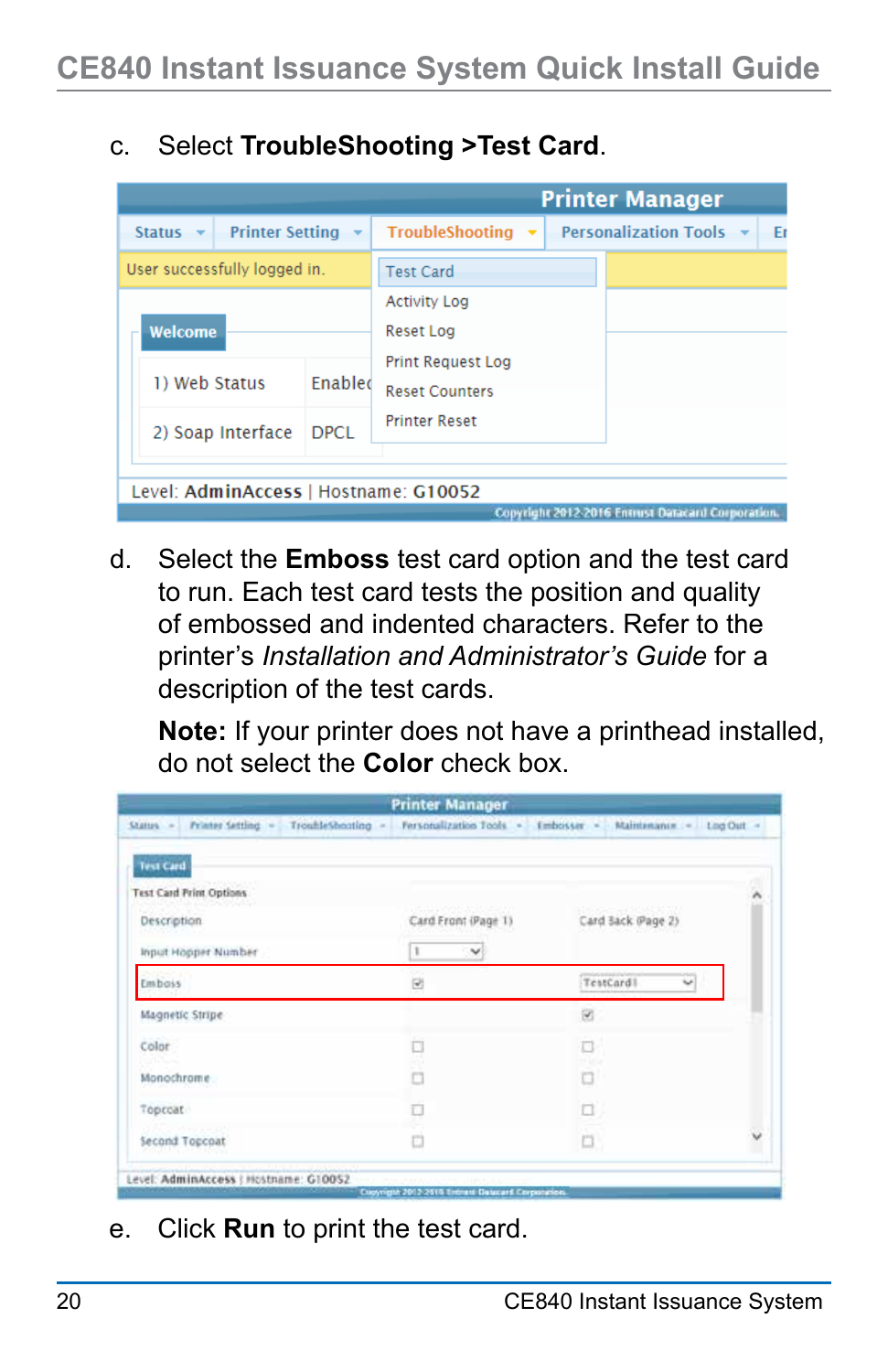#### **12. Next Steps**

• Define the printer to the card application you are using, if necessary.

If you are using the Card Printer Driver, refer to the printer's *Driver Guide* for setup instructions.

- Contact your system administrator to set up the rest of the system.
- Set up security, including network authorization to the printer.
- Refer to your printer's *Installation and Administrator's Guide* for detailed installation instructions.

Please complete a brief survey about your product installation experience at:

https://www.datacard.com/datacard-product-installation-report

**Warning: This product contains chemicals, including lead, known to the State of California to cause cancer, and birth defects or other reproductive harm.** *Wash hands after handling.*

For more information on this warning, refer to: www.datacard.com/califpropwarning.